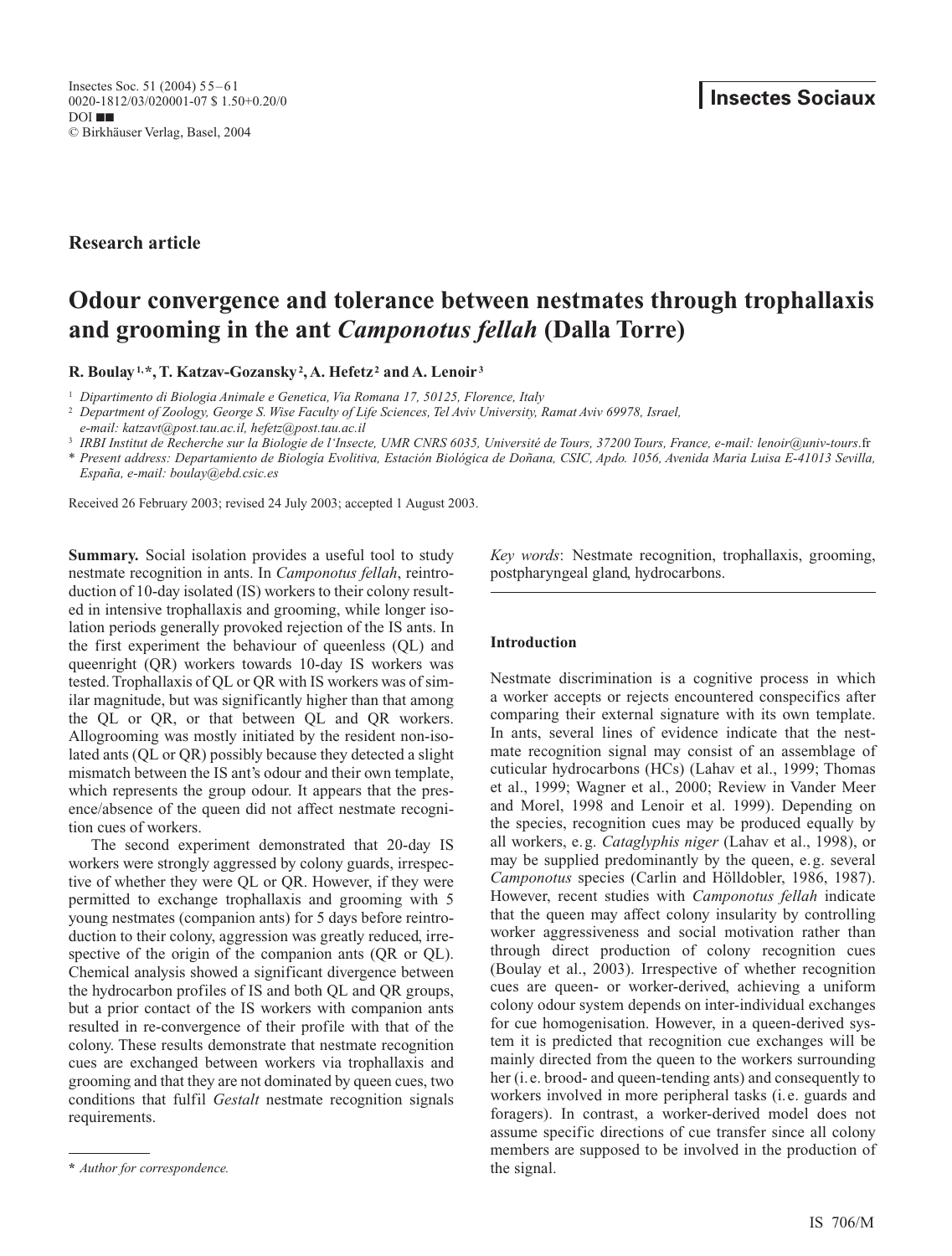In many species, nestmates were demonstrated to exchange HCs via trophallaxis and/or allogrooming, using their postpharyngeal gland (PPG) as a mixing organ (Boulay et al., 2000b; Lenoir et al., 2001; Soroker et al., 1994, 1998). Lahav et al. (1998) demonstrated that at least in *C. niger*, queens exhibit lower HC biosynthesis than workers but tend to accumulate higher amounts of HCs in their PPG through receiving more than they give, which furnished strong biochemical evidence against the queen-derived hypothesis in this particular species.

Recent findings in *C. fellah* emphasized the importance of social interactions for integration of a worker in the colony. Workers individually isolated from the colony for up to 20 days have distinct PPG and cuticular HC profiles compared to their non-isolated nestmates. When reintroduced into the mother colony, these workers are generally aggressed by a group of residents, probably because intruders' cuticular HC composition does not match the guards' template. On the other hand, workers isolated for a shorter duration (3–10 days) engage in intensive trophallaxis upon return, which has been interpreted as a way to swiftly reacquire the colony odour (Boulay et al., 2000a). Trophallaxis, however, also has an appeasing effect (Heinze, 1996), which is not necessarily related to cue transfers, and could be motivated by the need to reduce the guards aggressiveness.

Although absence of contact with other nestmates (i.e. social isolation) or with the queen (i.e. queen deprivation) may occur rarely in nature, they provide useful paradigms to study the dynamics and origin of the nestmate recognition signal. The aim of the present study was to test whether trophallaxis and grooming promote the recognition cue exchange necessary for colony reintegration and to dissociate between the respective roles of the queen and the workers in the formation of the signal. The worker-derived model supposes long trophallaxis and allogrooming between isolated (IS) and queenless (QL) or queenright (QR) workers when compared to that between QL and QR workers. Moreover, IS workers that experience trophallaxis with QL or QR nestmates should then be accepted in both QL and QR nests. In contrast, the queen-derived model predicts that, in order to acquire rapidly the postulated queen signal, both IS and QL workers should engage in long trophallaxis and grooming with QR workers and that interactions with QL workers should promote IS workers reintegration in QL but not in QR nests.

## **Materials and method**

## *Origin and maintenance of stock colonies*

Source colonies of *C. fellah* containing one queen, at least 500 workers and a large brood were obtained from rearing newly mated queens collected in Tel Aviv (Israel) between 1997 and 1999. They were reared in a temperature controlled room (29  $\pm$  2 °C) under 12:12 h light-dark conditions. Colonies were installed in artificial plaster nests allowing direct observations of intra-nest activities. Each nest was connected to a foraging area (through a Tygon tube). Stock colonies were normally reared under equal diet of dead insects (mealworms, flies and moths) and carbohydrates (20% w/v sucrose solution or honey) supplied twice a week.

#### *Experiment 1*

Eight colonies composed of 500 to 1500 workers were divided equally into QL and QR groups with the same quantity of brood. In addition, 4 to 5 workers from each of the colonies were individually isolated in Petri dishes  $(3 \times 0.5 \text{ cm})$ . Although only 24 IS workers were later tested in this experiment, more individuals were initially isolated to compensate for the possible death of more than a third of the workers during the isolation period. All the ants (QR, QL and IS) were reared under the same conditions of light and temperature as stock colonies and had permanent access to sugar water (20% w/v) but not to dead insects which can affect the cuticular HC composition (Liang and Silverman, 2000).

Dyadic encounters were conducted 10 days after the colonies were divided and consisted of 6 types of reunion in which an 'intruder' individual (IS, QL or QR) was encountered with a 'resident' nestmate (QR or QL). All ants were individually identified by colour marks applied on the thorax. Prior to each encounter, each tested ant was placed in a separate clean test tube  $(1 \times 10 \text{ cm})$  closed with a cotton plug. After the ants had acclimated (i.e., when they had stopped moving rapidly in the tube for about 5 min), the test tubes were opened and carefully connected to allow contact between the workers. The duration of trophallaxis and grooming was recorded for 10 min using an automatic event recorder. The directionality of grooming was noted, (i.e., intruder performing grooming or being groomed), but not that of trophallaxis, which was too equivocal.

## *Experiment 2*

Five colonies were equally divided into QR and QL groups while 200 workers were isolated as described in experiment 1 (although only 109 workers were used in the behavioural and chemical tests, about twice this number were initially isolated to ensure sufficient sample size after isolation). On day 20 post-separation, three sets of IS workers were marked with a dot of paint. Workers from set 1 were reintroduced directly into either the QR or the QL parts of their original colony. IS workers from sets 2 and 3 were confined for 5 additional days with 5 companion ants taken from either a QL or a QR group, respectively. Companion ants were brood-tenders with visible fat body reserves, selected from the brood pile. Brood-tenders generally express low aggressiveness and so were unlikely to attack the IS workers. Nonetheless, the extremities of their mandibles were slightly clipped to prevent possible fatal biting at first contact. The companion ants were replaced daily to enhance HC composition update. IS workers housed with QL and QR companion ants are referred to as IS(QL) and IS(QR), respectively. Two subsets of 10 IS(QL) and 10 IS(QR) were randomly chosen to record their trophallaxis and allogrooming events with the companion ants 5 times daily for 5 min at intervals of at least 30 min. On day 25, IS(QL) and IS(QR) workers were individually introduced into the QL and QR parts of their original nest for behavioural observations, with a delay of at least 3 h between the introduction of two ants into the same nest. The interactions of QL and QR resident ants with IS workers (day 20), and with IS(QL) and IS(QR) workers (day 25) were recorded for five periods of 5 min every 25 min from the moment of introduction. During each 5-min period, snapshots of residents' interactions with intruder ants were recorded every 10 s. The behaviours recorded included antennal exploration, allogrooming, trophallaxis and aggression (flexion of the abdomen with/without opened mandibles and bite).

For one colony, PPG HC-contents were sampled on day 20 postseparation for IS workers ( $n = 7$ ) and on day 25 post-separation for QL  $(n = 6)$ , QR  $(n = 6)$ , IS(QL)  $(n = 6)$  and IS(QR)  $(n = 6)$  workers. The analysis of the PPG content was preferred to that of the cuticle since both have very similar profile (Boulay et al., 2003), and to avoid possible contamination from the colour marks of the individual ants.

## *Chemical analysis*

Chemical analyses were performed using workers from one colony only. After the ants were killed by freezing (–20°C), their PPG were dissect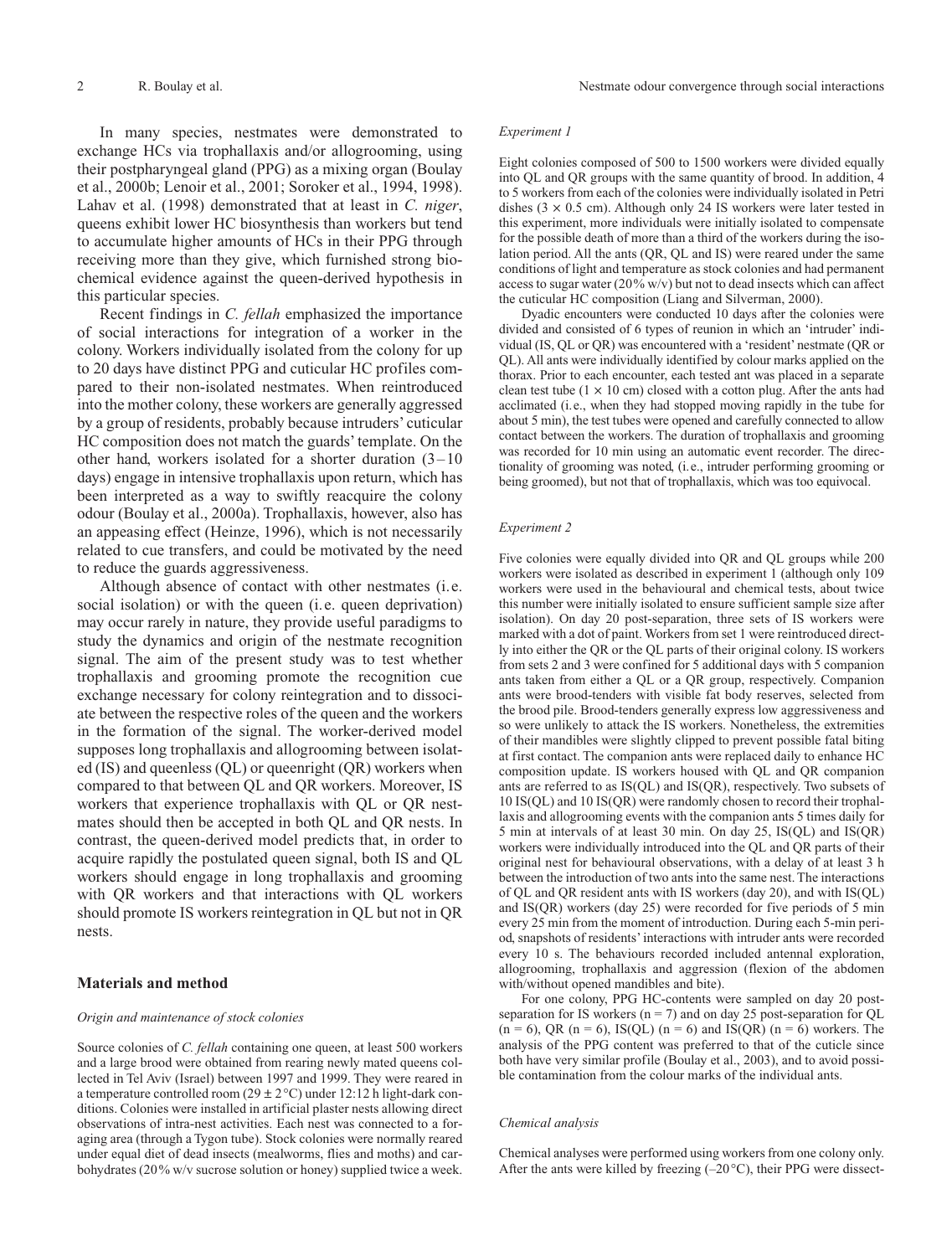ed in distilled water and immersed in 0.5 ml of pentane. The solutions were stored at –20°C until analysis. For analyses, the samples were evaporated to dryness and re-dissolved in 50 µl of pentane, of which 1 µl was then injected into the gas chromatograph equipped with a DB-5 fused silica capillary column (temperature programmed from 100°C to 280°C at 3°C/min). The identity of the eluting compounds was previously determined by gas chromatography coupled to mass spectrometry and published by Boulay et al. (2003).

#### *Statistics*

In experiment 1, trophallaxis durations and summed durations of given and received allogrooming of intruder ants were compared using twoway ANOVA (factor 1: intruder treatment (IS, QL or QR); factor 2: resident type (QL or QR)). Inter-group differences were tested with Newman-Keuls post hoc test. For each type of dyadic encounter, the durations of given and received grooming were compared with Student t-test for dependent variables. In experiment 2, frequencies of allogrooming and trophallaxis between companion and IS ants during the 5 day period of contact were compared with one-way ANOVA for repeated measures (factor 1: companion type (QL or QR); repeated factor: day (1 to 5)). Frequencies of recorded behaviours during ant reintroduction into QR and QL nests were compared using two-way ANOVA (factor 1: intruder type (IS, IS(QR) or IS(QL)); factor 2: residents type (QR or QL)).

For the discriminant analysis we used peaks that represented more than 1% of the total HCs (see Table 2 for list of peaks used in the analysis). By using a forward stepwise discriminant function analysis we selected the peaks that were most significant for between-groups discrimination ( $F > 1$ ; marked in bold in Table 2). The resulting 7 peaks served for constructing the scatter plot in Figure 4, and calculating the Squared Mahalanobis distances between the centroids of the groups. Comparison between the groups was done by ANOVA.

## **Results**

## *Experiment 1*

Trophallaxis involving IS intruders was significantly longer than that involving either QL or QR intruders (Fig. 1; Twoway ANOVA, intruder type:  $F_{2, 73} = 13.15$ , p < 0.0001; Newman-Keuls test:  $p = 0.018$  and  $p = 0.012$  for IS vs QL and QR, respectively). In contrast, the duration of trophallaxis was not affected by resident type (Two-way ANOVA, resident type:  $F_{1, 78} = 0.002$ ,  $p = 0.960$ ). More specifically, IS intruders always performed a large amount of trophallaxis with QR or QL residents while trophallaxis between QR and QL ants was low. These latter ants spent the majority of time in selffocused activities.

The cumulative duration of grooming (given plus received) was not affected by resident type (Table 1; Two-way ANOVA, resident type:  $F_{1, 73} = 0.25$ , p = 0.618) but was significantly affected by the intruder treatment (Two-way ANO-VA, intruder treatment:  $F_{2, 73} = 3.28$ ,  $p = 0.043$ ): grooming acts were significantly more numerous with IS than with QR intruders (Newman-Keuls test:  $p = 0.027$ ). They were intermediate with QL intruders and not significantly different from IS nor QR ants (Newman-Keuls test:  $p = 0.145$  and  $p = 0.246$ , respectively). The direction of grooming was also affected by the type of intruder. IS intruders were significantly more groomed by their QL or QR counterparts than vice versa (Table 1; t-test,  $p = 0.036$  and  $p = 0.0003$ ). In contrast, the duration of given and received grooming was



**Figure 1.** Mean duration ( $\pm$  SEM) of trophallaxis between intruder ants (IS, QL and QR) and resident ants (QL and QR) in dyadic encounters, after 10 days of isolation. Numbers in the bars indicate sample size. Different letters denote significant differences (Newman-Keuls post hoc test,  $p < 0.05$ )

Table 1. Durations ( $\pm$  SEM) of allogrooming and its direction in dyadic encounters between intruder and resident ants in experiment 1. The first in each pair ant is grooming the second ant, e.g. IS-QL = the 10-day isolated ant is grooming the QL resident, whereas QL-IS = allogrooming in the opposite direction. When two ants of a similar type are encountered e.g., QL-QL, the intruder ant is marked with an asterisk. P values are given by Student t test for dependent variables. Sample sizes are given on Fig. 1)

|             | IS intruders   | Duration                             |        | OL intruders         | Duration                              |      | OR intruders          | Duration                             | D    |
|-------------|----------------|--------------------------------------|--------|----------------------|---------------------------------------|------|-----------------------|--------------------------------------|------|
| OL resident | IS-OL<br>OL-IS | $11.11 \pm 4.66$<br>$44.4 \pm 18.6$  | 0.036  | $QL*-QL$<br>$OL-OL*$ | $17.58 \pm 4.55$<br>$20.50 \pm 5.10$  | 0.28 | OR-OL<br>OL-OR        | $12.53 \pm 5.92$<br>$18.50 \pm 8.80$ | 0.06 |
| OR resident | IS-OR<br>OR-IS | $10.47 \pm 2.29$<br>$41.70 \pm 9.20$ | 0.0003 | OL-OR<br>OR-OL       | $24.40 \pm 12.70$<br>$17.47 \pm 8.32$ | 0.09 | $OR*-OR$<br>$OR-OR^*$ | $5.93 \pm 2.29$<br>$5.50 \pm 1.70$   | 0.68 |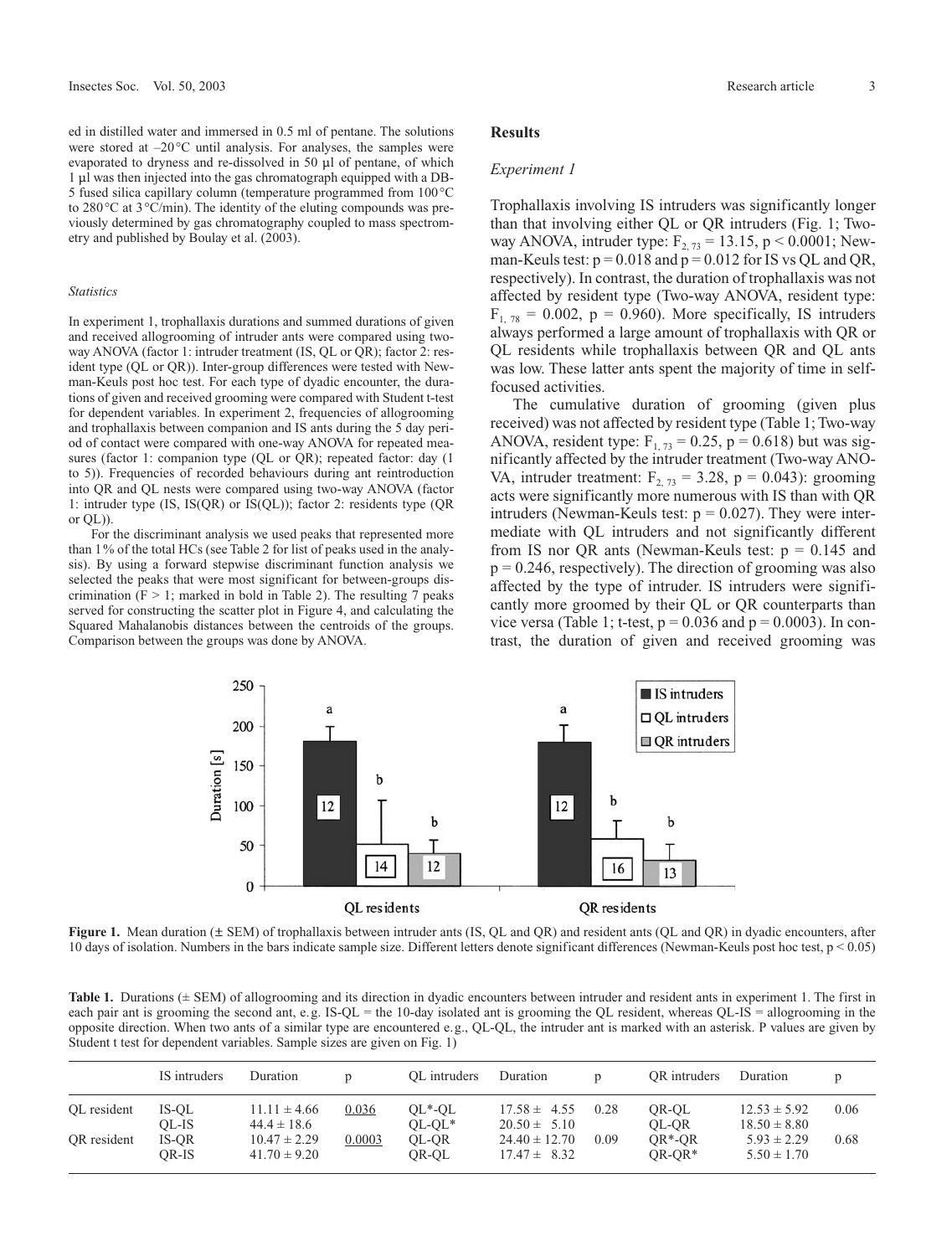almost equal in the dyadic encounters involving QL or QR intruders (see Table 1 for detailed statistics).

## *Experiment 2*

Twenty-day isolated ants confronted with 5 non-isolated nestmates (companion ants) engaged in frequent trophallaxis irrespective of whether the companion ants were QL or QR (Fig. 2a, Two-way ANOVA, companion type:  $F_{1, 18} = 1.08$ ,  $p = 0.31$ ). However, the frequency of trophallaxis significantly declined from day 3 on (Two-way ANOVA, repeated factor:  $F_{4, 72} = 18.17$ , p < 0.001). Allogrooming was also significantly more frequent on the first day of contact than on the following days (Fig. 2b Two-way ANOVA, repeated factor:  $F_{4,72} = 16.78$ , p < 0.001) and was not affected by companion ant access to the queen (Two-way ANOVA, companion type:  $F_{1, 18} = 0.61$ , p = 0.65).

The 5-day period of contact with 5 nestmates strongly increased the probability of IS workers being reaccepted into their nest. Resident workers accepted both IS(QR) and IS(QL) with only a few aggressive interactions, whereas IS ants were significantly more aggressed (Fig. 3a; Two-way ANOVA, intruder type:  $F_{2, 72} = 12.24$ , p < 0.0001). In contrast, the type of resident did not affect significantly their aggressiveness towards the intruders (Two-way ANOVA  $F_{1, 72}$ )  $= 0.50$ ,  $p = 0.48$ ). Interestingly, aggressions towards IS(QR) and IS(QL) workers were not significantly different (Newman-Keuls test:  $p = 0.88$  and  $p = 0.93$  for OR and OL residents, respectively).

The frequency of non-aggressive resident behaviours was not significantly different whether the intruders were IS, IS(QR) or IS(QL) (Fig. 3b–d; Two-way ANOVA, intruder factor:  $F_{2, 72} = 1.89$ ,  $p = 0.15$ ;  $F_{2, 72} = 1.06$ ,  $p = 0.35$  and  $F_{1, 72}$  $= 0.06$ ,  $p = 0.94$  for antennal exploration, grooming and trophallaxis respectively). Nor was the frequency of these behaviours different between QR and QL residents (Two-way ANOVA, resident factor:  $F_{1, 72} = 0.08$ ,  $p = 0.79$ ;  $F_{1, 72} = 1.63$ ,  $p = 0.20$ ;  $F_{1, 72} = 0.05$ ,  $p = 0.82$  for antennal exploration, grooming, trophallaxis and aggression respectively).

Discriminant function analysis showed that IS workers were significantly distinguishable from the other groups  $(IS(QR), IS(QL), QR$  and  $QL)$  on the basis of the relative percentage of their PPG HC-peaks (Fig. 4). Table 2 lists the 16



**Figure 2.** Mean frequency ( $\pm$  SEM) of trophallaxis (a) and allogrooming (b) between IS workers and their 'companion' ants (QL and QR). Observations were made on subsets of 10 IS-QL and 10 IS-QR encounters and repeated daily for 5 days. Companion ants were replaced every day. Different letters denote significant differences (Newman-Keuls post hoc test, p < 0.05)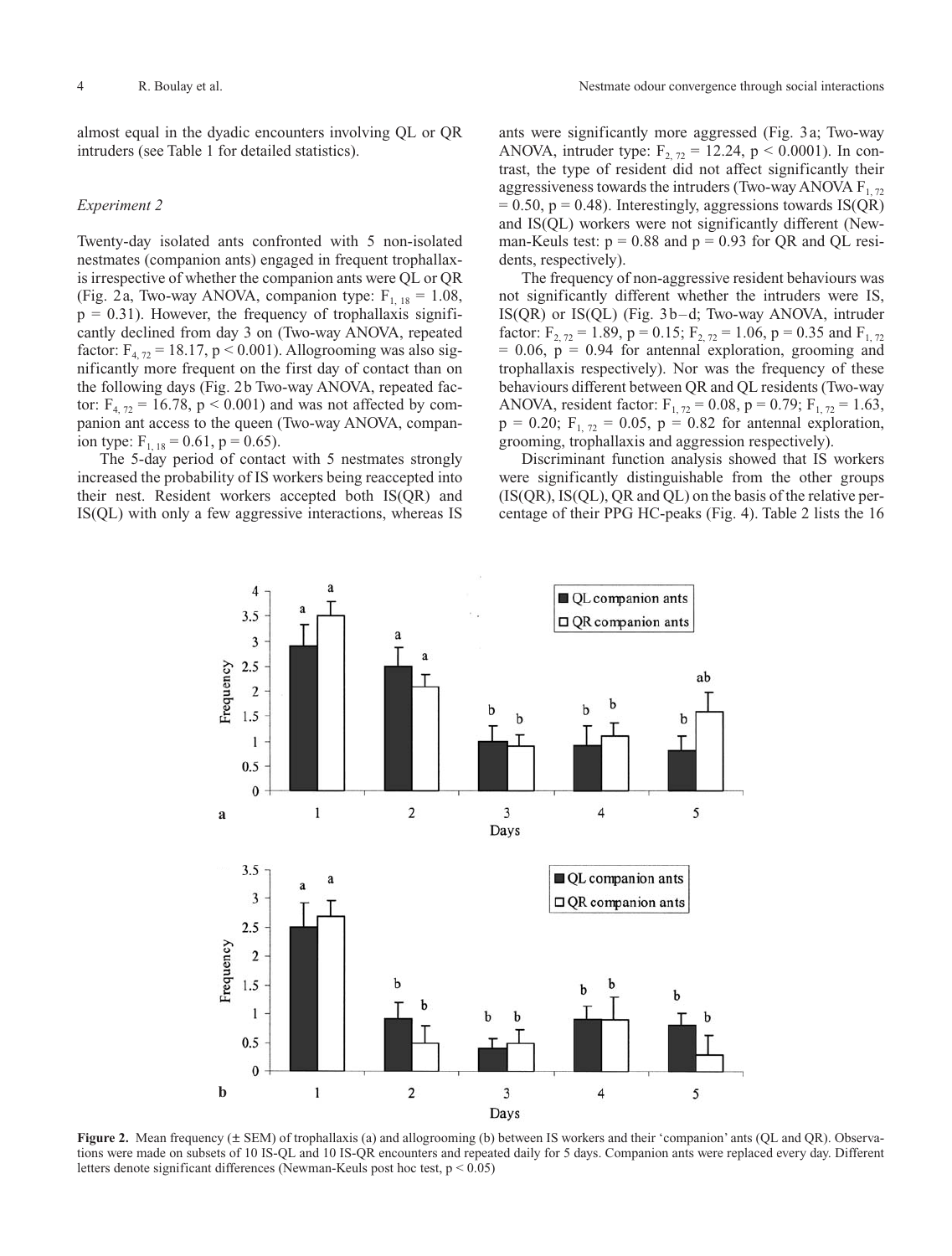

**Figure 3.** Mean frequency ( $\pm$  SEM) of aggressive interactions (a), antennation (b), grooming (c) and trophallaxis (d) between QR or QL resident ants and IS (black bars), IS(QL) (white bars) or IS(QR) (grey bars) ants. Numbers in the bars of fig. 3b indicate sample size. Different letters denote significant differences (Newman-Keuls post hoc test,  $p < 0.05$ )



**Figure 4.** Scatter plot generated by the discriminant analysis, based on the 7 major discriminating PPG HC-peaks (see table 2 for peak identity), of IS, IS(QL), IS(QR), QL and QR ants

peaks, representing 19 HCs, which were unequivocally and repeatedly identified in our chromatographic conditions. Seven variables (peaks) were included in the model generated by a stepwise analysis, out of which 6 were methylbranched compounds or mixtures. The squared Mahalanobis distance between the centroid of the IS group and the centroids of all other groups ranged from 22.8 (IS-QL) to 28.2 (IS-IS(QL)) whereas squared Mahalanobis distances between the other groups were never higher than 15.3 (in the case of IS(QL)-IS(QR)). Paired comparisons involving the IS group indicated that between-group distances were always significantly higher than within-group distances (ANOVA,  $6.84 \le F \le 8.44$ , p  $\le 0.0001$ ). This indicates that IS ants were significantly discriminated from all the other groups. No other difference was significant except that between IS(QR) and IS(QL) (ANOVA,  $F = 4.2$ ,  $p = 0.005$ ).

## **Discussion**

Heritable nestmate recognition cues in ants can originate either from the workers or the queen, with the two not being mutually exclusive. Social isolation provides an interesting experimental method to differentiate between these sources and to understand how colony odour homogeneity is obtained. Short-term colony deprivation was previously shown to stimulate social interactions, particularly trophallaxis, when the ant is reunited with nestmates (Boulay et al., 2000a). There may be several reasons for this enhanced trophallaxis, including social deprivation (Boulay et al., 2000b), appeasement (Heinze, 1996), or PPG-HC exchanges (Lenoir et al., 2001). Our first experiment confirms these results and indicates that, in contrast to IS workers, QL workers do not seek trophallaxis and grooming when reunited with another QL or QR nestmate. Thus, 10 days of isolation are sufficient to stimulate behaviours that promote HC exchanges both with the QR and QL groups, whereas queen absence as such does not seem to induce this process. Analysis of the PPG contents provides corroborating evidence,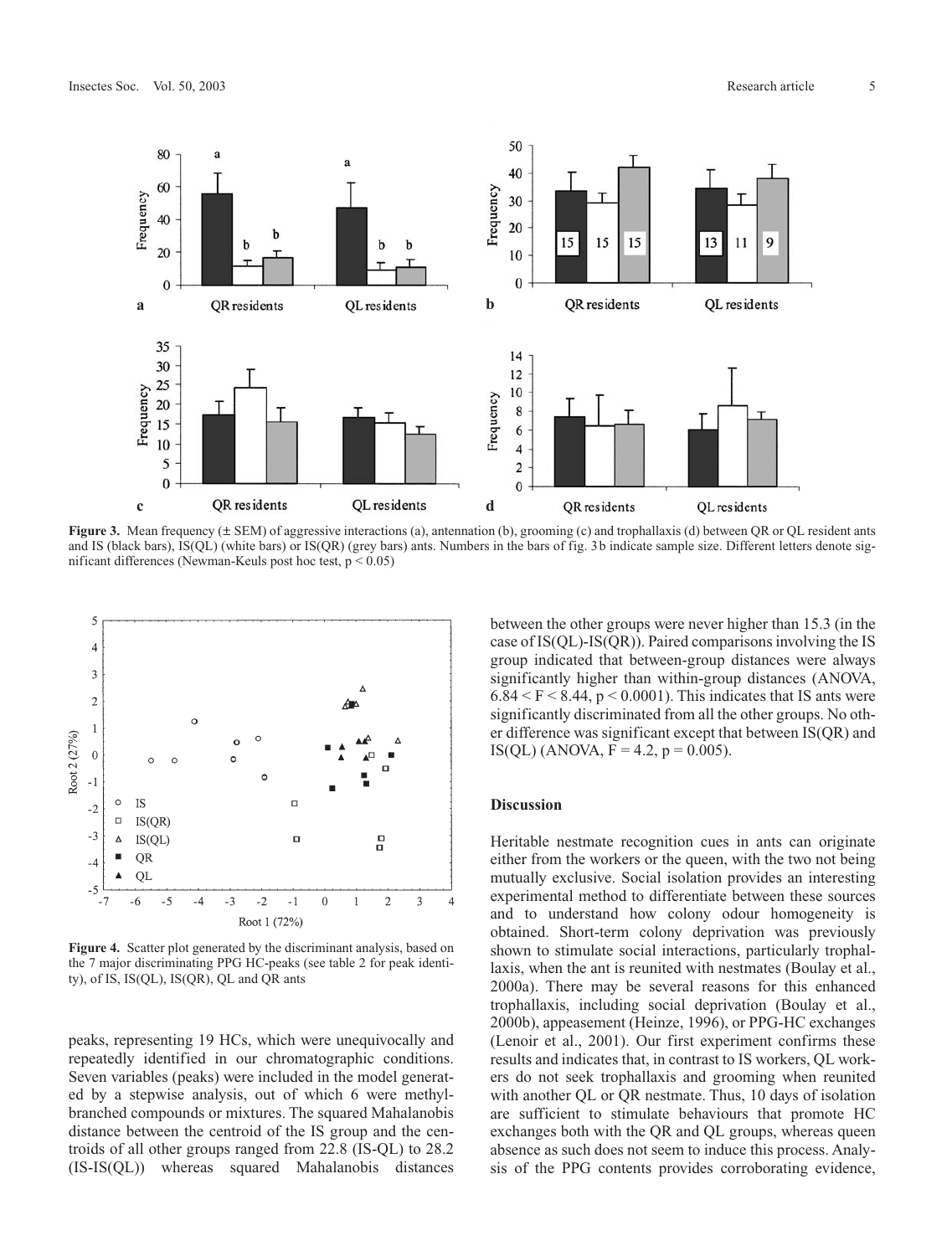**Table 2.** PPG HC peaks (arranged according to F values) used in the discriminant function analysis. Peaks with higher F values better discriminate between groups. Only peaks with  $F > 1$  were included in the model and used to calculate between-groups Mahalanobis distances. Wilks' Lambda: 0.7529 approx. F28,73 = 2.7548 p < 0.0003

| Products                     | F      | p      | Wilk's $\lambda$ |
|------------------------------|--------|--------|------------------|
| $3-MeC28$                    | 8.5531 | 0.0003 | 0.2041           |
| $7-MeC25$                    | 7.5495 | 0.0007 | 0.1890           |
| $11 - +13 - +15$ -MeC29      | 7.1211 | 0.0009 | 0.1825           |
| C27                          | 5.1878 | 0.0049 | 0.1534           |
| $11 - +13 - +15$ -MeC31      | 2.3081 | 0.0934 | 0.1100           |
| $3-MeC_{29} + 7,15-DMC_{29}$ | 1.6149 | 0.2095 | 0.0996           |
| $3-MeC27$                    | 1.1498 | 0.3622 | 0.0926           |
| 7,15-DMC31                   | 0.8188 | 0.5290 | 0.0706           |
| C <sub>25</sub>              | 0.5384 | 0.7093 | 0.0676           |
| C <sub>26</sub>              | 0.5384 | 0.7093 | 0.0697           |
| $7-MeC27$                    | 0.4784 | 0.7512 | 0.0731           |
| $11 - 13 - \text{MeC}27$     | 0.3809 | 0.8195 | 0.0684           |
| 3,7,9-TMC31                  | 0.3151 | 0.8643 | 0.0704           |
| $8-MeC28$                    | 0.2831 | 0.8850 | 0.0741           |
| C <sub>28</sub>              | 0.1396 | 0.9654 | 0.0711           |
| C29                          | 0.0793 | 0.9877 | 0.0642           |

showing that after 25 days the HC-profiles of QR and QL workers are still indistinguishable, while that of the IS ants is clearly distinguishable. Analysis of the direction of grooming also gives interesting indications of the importance of queen substances as recognition signals. If the queen produces relevant signals for nestmate recognition, it is predicted that individuals away from the queen's influence will seek to actively recharge themselves with these signals by intensively grooming the QR ants, but not the QL ants. This prediction was not met by the current behavioural observations, which revealed an equal level of grooming direction between QL workers and QR workers. Moreover, IS workers groomed the QR workers about 4-fold less than they were groomed by the latter, suggesting that the IS workers did not seek queen substances that may have been carried by their QR nestmates. This also indicates that grooming in the non-isolated resident (QR or QL) ants is stimulated after detecting a slight mismatch between the IS workers' odour and their own template, which represents the group odour. This differs from isolation-induced trophallaxis, which is actively requested by the IS ants and apparently has a motivational basis (Boulay et al., 2000b).

The chemical results demonstrate that isolation-induced trophallaxis and grooming help to restore the HC profile, our model system for colony odour. The PPG HC-profile of 20 day IS workers could be discriminated from QR and QL groups. Out of the 7 peaks that better discriminated between the groups (as determined by forward stepwise discriminant analysis), 6 were methyl-branched alkanes, suggesting that these compounds changed more rapidly than the linear alkanes, and may have been the cause for the increased aggression towards these ants. Alkenes and methyl branched alkanes have been shown to serve as both pheromones and kairomones in many insect species (Howard and Blomquist, 1982; Stanely-Samuelson and Nelson, 1993). In the cockroach *Nauphoeta cinerea* differences in relative amounts of monomethylalkanes were found to be correlated with the male dominance status (Roux et al., 2002). In social wasps, nestmate recognition can be altered by supplementing the test animal with methyl-branched but not linear alkanes, providing direct evidence of their role in colony insularity (Espelie et al., 1994; Dani et al., 2001). In ants, an indirect indication is supplied by tramp species such as *Tetramorium bicarinatum*, which possess only linear alkanes in their epicuticle, and correspondingly are highly permissive to alien conspecifics (Astruc et al., 2001). On the other hand, the profile of IS(QR) and IS(QL) workers intimately overlapped the profiles of QR and QL workers. This indicates that the intensive trophallaxis and grooming observed during the 5-day reunion with brood tenders were sufficient to reconstitute the colony HC-profile. Moreover, the fact that trophallaxis and grooming behaviour in these experiments declined considerably after two days, suggests that a shorter period may be enough for HC-update. Companion ants were replaced daily, thus excluding the possibility that reduction in grooming was due to a progressive habituation after 3 days of cohabitation. Although we can not exclude the possibility that reduced trophallaxis was due to the IS workers having been in social contact for 3 days (i.e. no longer socially deprived), we rather attribute it to the fact that companions added on day 3 were not able to detect odour differences in the IS ants. This is not surprising in view of earlier results that have shown a rapid distribution of radioactive HC among members of groups of 11 *C. fellah* workers (Lenoir et al., 2001). Although in the present study we analysed the PPG HC-profile, cuticular HCs are likely to behave in a similar way due to frequent autogrooming, ensuring homogenisation between the PPG and the cuticle (Soroker et al., 1995; Hefetz et al., 2001). Therefore, the greatly reduced aggression of both QR and QL resident ants towards IS(QL) or IS(QR) ants is probably due to the reacquisition of the colony HC profile.

If workers carry queen compounds that specifically affect nestmate recognition, this signal should disappear progressively in workers that are kept away from the queen. Since no evidence suggests that the postulated queen signal will disappear faster in QL than in IS ants, QL companion ants should not be able to recharge the IS with queen substances. Under this hypothesis, it is predicted that IS(QR) ants should be accepted by QR workers whereas the IS(QL) should be aggressed at the same level as IS ants, or at least at an intermediate level. Nonetheless, the results of the second experiment proved the contrary, demonstrating that no queen signal is particularly relevant for nestmate recognition in this species. However, this does not mean that the queen is irrelevant for colony insularity. As recently demonstrated, the presence of the queen in colonies of *C. fellah* stimulates high worker aggressiveness independently of cue production (Boulay et al., 2003), which corroborates the results of a parallel study in *Solenopsis invicta* (Vander Meer and Alonso, 2002).

Given the striking congruency between HC profile variations and the possibility for workers to reintegrate into their